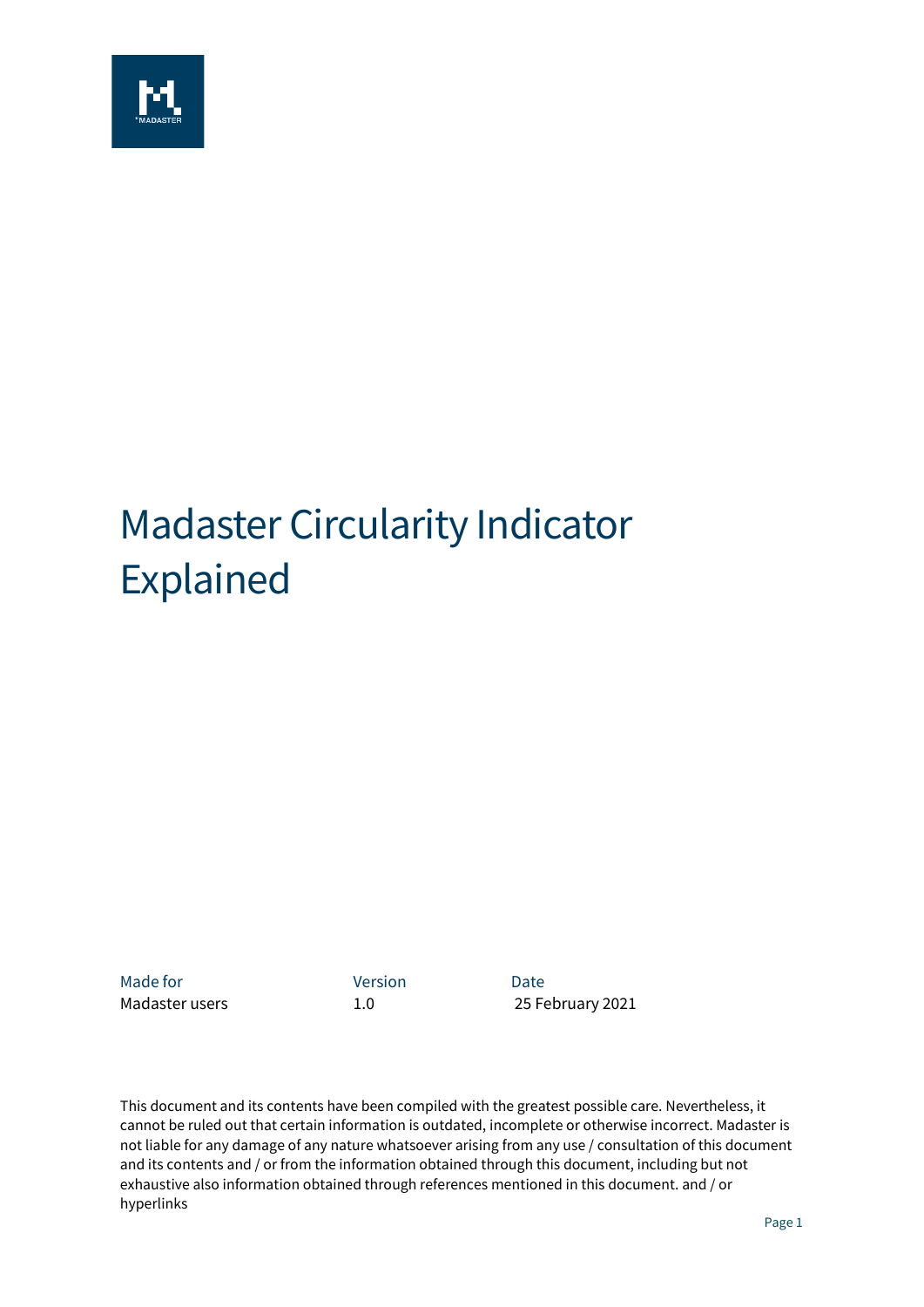## **Table of Contents**

| 1     |  |
|-------|--|
| 2     |  |
| 3     |  |
| 4     |  |
| 5     |  |
| 5.1   |  |
| 5.2   |  |
| 5.3   |  |
| 5.4   |  |
| 5.4.1 |  |
| 5.4.2 |  |
| 5.4.3 |  |
| 6     |  |
| 7     |  |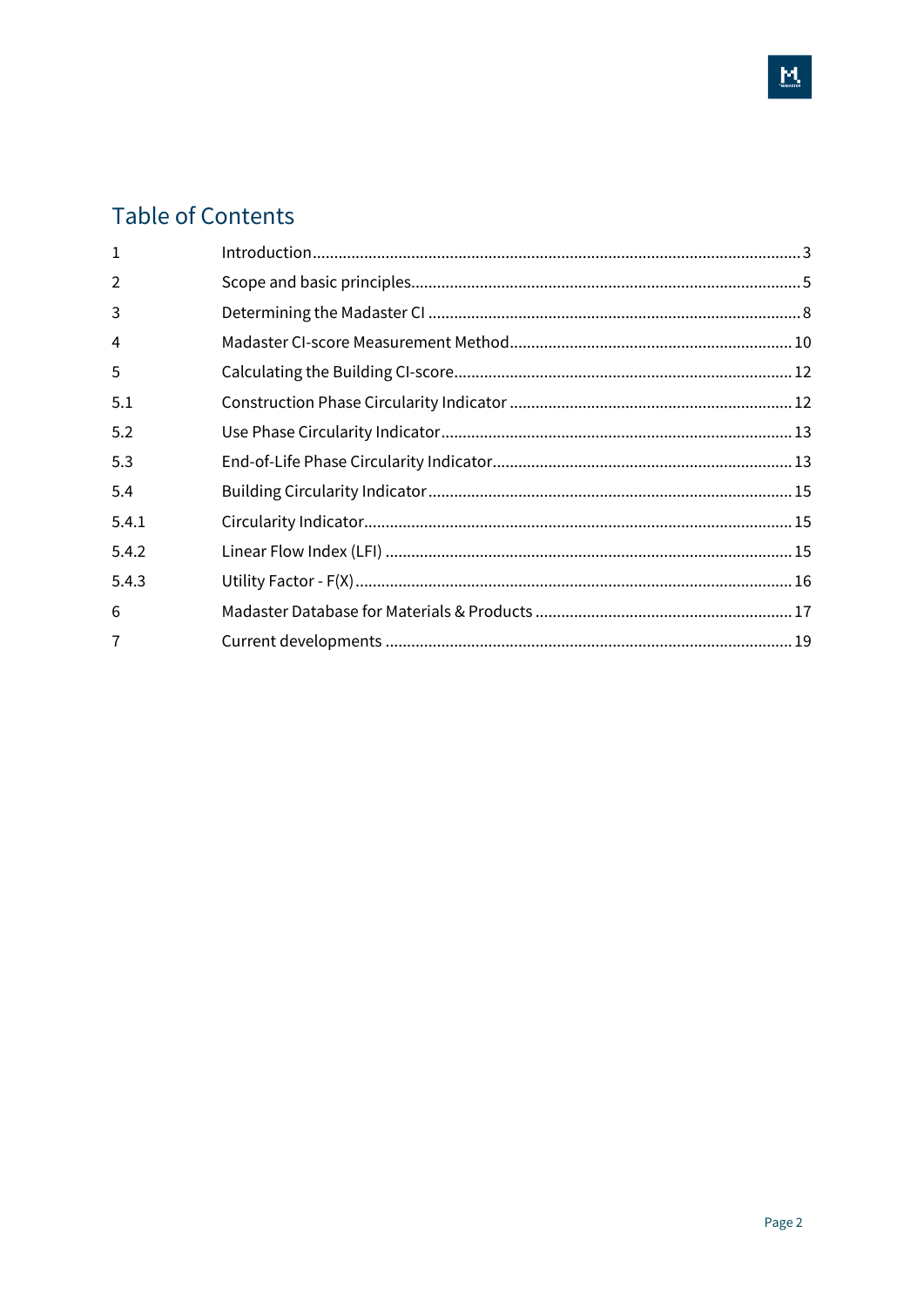## <span id="page-2-0"></span>1 Introduction

The Madaster Platform provides users with a time-saving depository for building-, material-, and product data, and facilitates circular management using the Madaster Circularity Indicator. The aim of the Madaster Circularity Indicator is to improve circular-oriented building design, and to increase the circular value of buildings.

In this document the functioning of the Madaster Circularity Indicator (CI) is explained, as well as the measurement methodology. The Madaster Circularity Indicator is under constant development. The latest version of the indicator (version 0.2) was published on 26 April 2018. This document will be updated and adjusted according to future developments.

Three factors played an important role in the development of the Madaster Circularity Indicator:

- $\triangleright$  Compatibility with the data uploaded to the Madaster Platform (e.g. BIM files), and the corresponding ease of use for its users;
- $\triangleright$  The Madaster Circularity Indicator offers an incentive for the owners, investors, architects and designers, suppliers, contractors, and waste management companies to improve the circularity of the design;
- $\triangleright$  The objective of the Madaster Circularity Indicator is to measure the circularity score of buildings based on the circular properties of materials and products used to construct those buildings.

Below, there is a brief description of the CI:

#### *MADASTER CIRCULARITY INDICATOR (CI) FOR BUILDINGS*

The Madaster Circularity Indicator is designed to assign circularity scores (ranging from 0-100%) to buildings. The calculated CI is based on the data recorded by the user in the Madaster database.

The CI measures the circularity level of buildings during 3 different phases:

- $\triangleright$  Construction phase: What is the ratio between the volume of "virgin" materials and the volume of "recycled, reused or renewable" materials?
- $\triangleright$  Use-phase: What is the expected functional lifecycle of the products used, as opposed to the average functional lifecycle of similar products?
- $\triangleright$  End-of-life: What is the ratio between the volume of "waste", and the volume of "reusable and/or recyclable" materials and products derived from a building when it is refurbished or demolished?

Explanation of the CI Score:

- $\triangleright$  A building that is built entirely from virgin materials, with a shorter than average functional lifecycle, that ends primarily as waste, is a 'linear' building with a low CI-score of: 0-10%.
- $\triangleright$  A building that consists entirely of materials and/or products that can be reused in the future (as products or materials), is a 'circular' building with a maximum CI-score of 100%, even if its' functional lifecycle is shorter than average.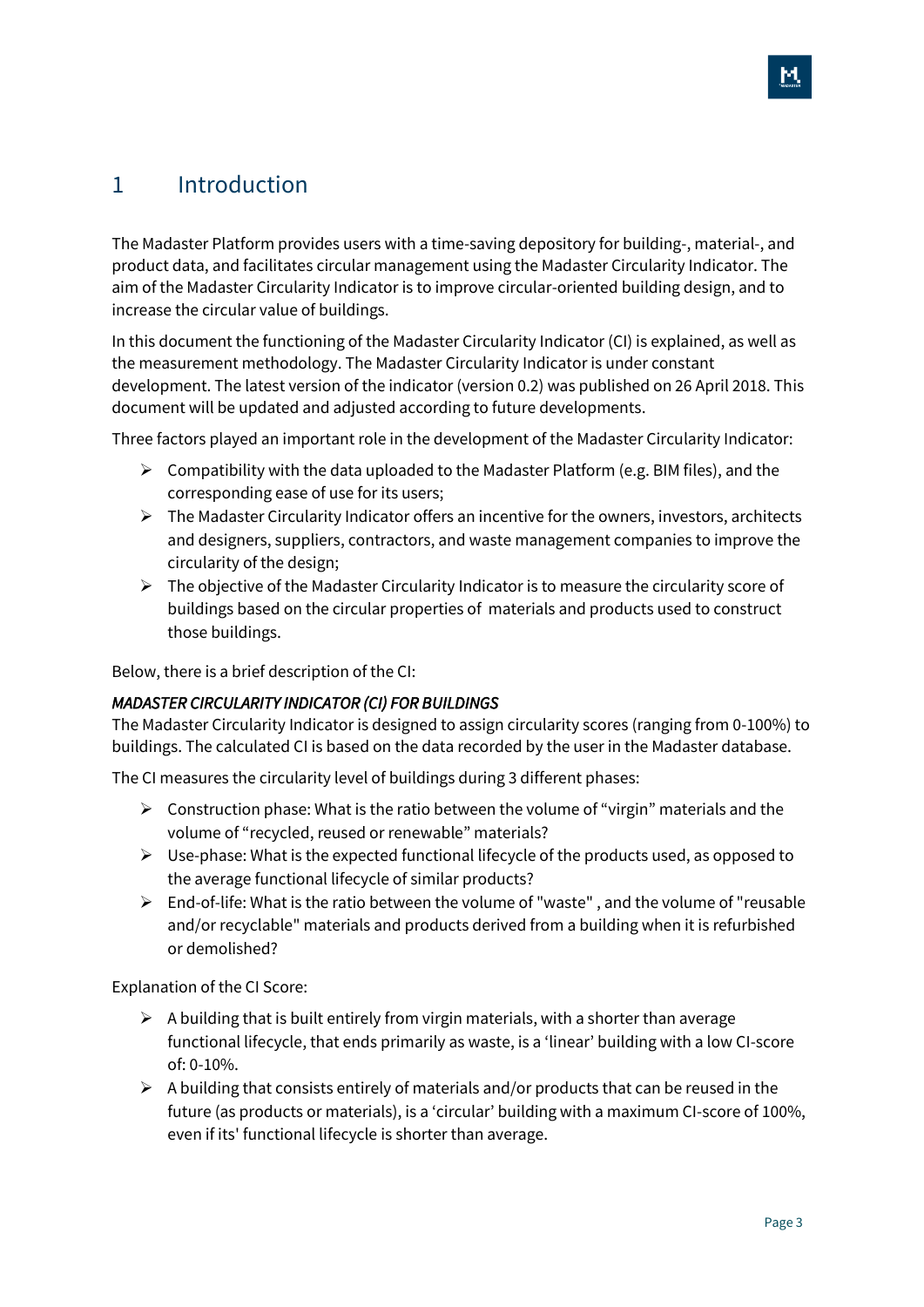M

In practice, buildings will have scores ranging from 0-100%, since a mix of virgin, recycled and reused materials will be used, which can be partly be reused, and will partly end up as waste at the end of their technical lifecycle.

The Madaster CI for buildings is based on the Material Circularity Indicator developed by the Ellen MacArthur Foundation<sup>1</sup>, which is consequently adapted for the functionality of the Madaster Platform.

<sup>1</sup> [https://www.ellenmacarthurfoundation.org/programmes/insight/circularity-indicators.](https://www.ellenmacarthurfoundation.org/programmes/insight/circularity-indicators)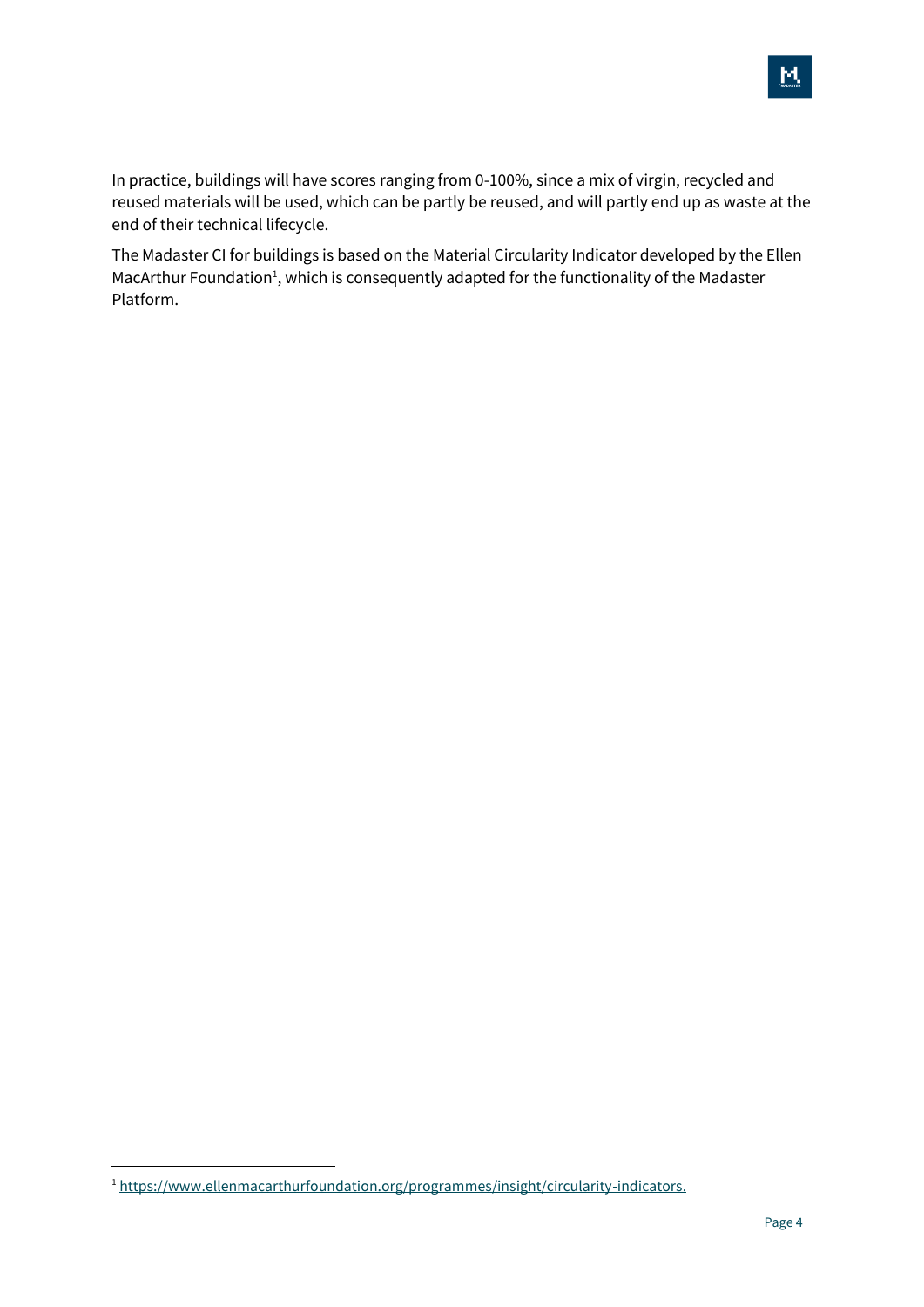## <span id="page-4-0"></span>2 Scope and basic principles

The Madaster Platform functions as a missing link in the transition to a circular economy: a central platform where the identity, quality, as well as the location of materials in buildings can be registered. The data stored in Madaster can only provide added value for the circular economy when the offered data is sufficiently detailed (both from a financial, and from a zero-waste perspective), and when buildings are designed in such a way that materials and products can be easily disassembled and collected for reuse and/or recycling at the end of their functional lifecycle. Additionally, the Madaster Platform can function as a data source for a 'marketplace' where the available materials are offered for sale in order to stimulate reuse.

In addition to the Materials Passport, which evolved from the Madaster Platform, a module is developed that offers owners, investors, architects and designers, suppliers, contractors and recycling businesses an incentive to improve the circularity of building designs. The Madaster CIscore measures the circularity level of buildings, and enables the partners involved to compare the different scores.

The Madaster CI-score is based on the following components:

#### 1. Construction phase (objective: 100% non-virgin materials):

- o Product mass (kg)
- o Virgin materials used to manufacture a product (% of mass);
- o Recycled materials used to manufacture a product (% of mass);
- o Reused materials used to manufacture a product (% of mass);
- o Rapidly renewable materials used to manufacture a product (% of mass);
- o Efficiency of the recycling process resulting in the recycled materials (%);
- o Mass of waste generated by the recycling process that feeds the manufacturing process (kg).

#### 2. Use phase (objective: use > 100%):

- o Functional lifecycle of the products and materials used (in years);
- o Industry-average functional lifecycle of the building layer (in years).

#### 3. End-of-life phase (objective: 100% of reusable materials):

- o Materials suitable for recycling (% of mass);
- o Components suitable for reuse (% of mass);
- o Disassembly of products:
	- The assembly points are easily accessible, and the product can be easily removed without damaging other parts of the building (yes/no);
	- The product can be easily disassembled using standard tools without damaging the product or products to which it is attached (yes/no);
	- The product assembly points and the assembly methods are standardised and prefabricated (yes/no);
- o Mass of potential waste for landfill or incinerator (kg);
- o Efficiency of end-of-life recycling process (%);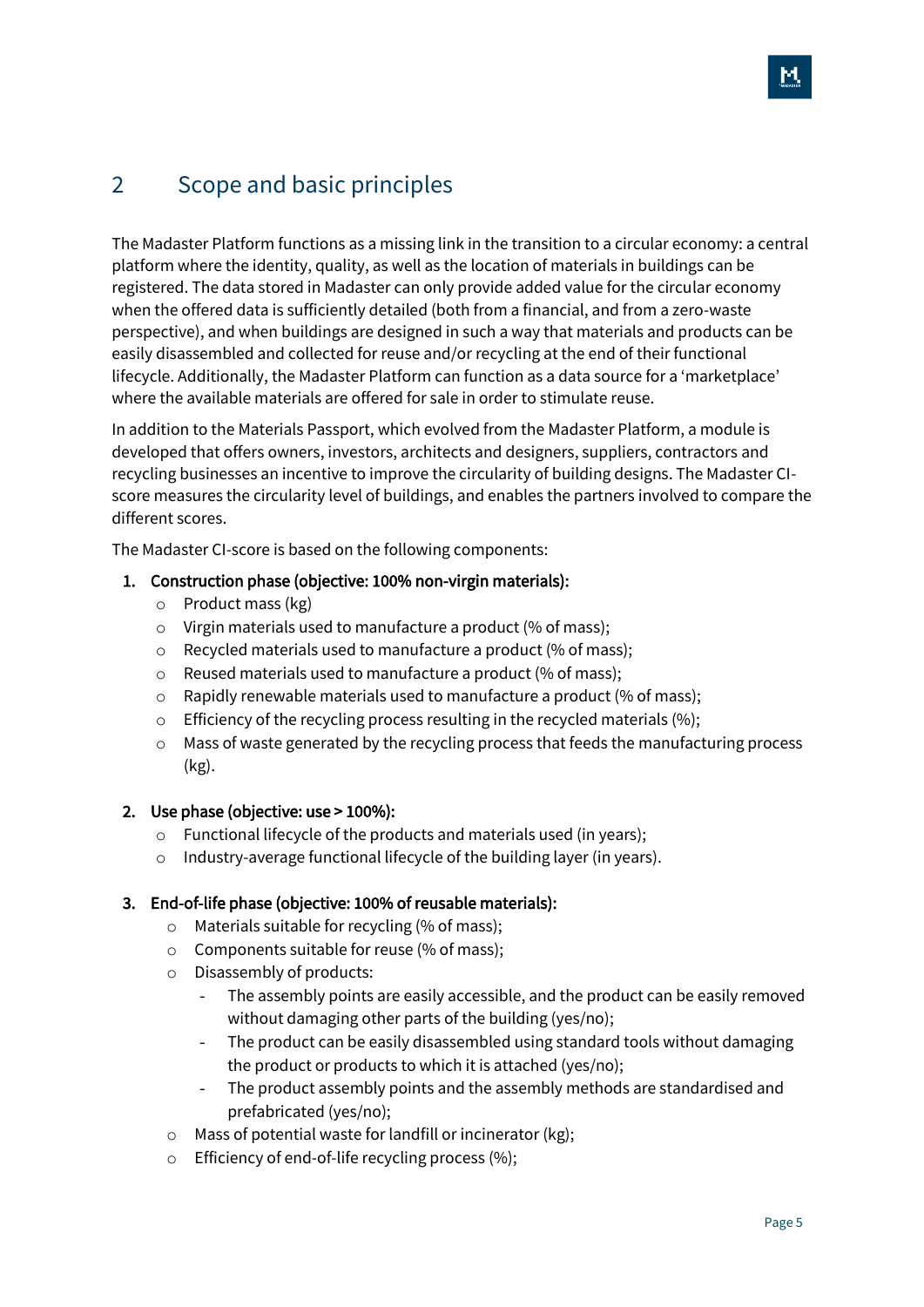o Mass of waste generated by the recycling process following the use-phase of the product (kg).

This method is designed to objectively measure the circularity level of both technical, and biological lifecycles, and to determine a single Madaster CI-score. Materials with biological lifecycles are materials that are biodegradable at the end of their useful life, whereas materials with a technical lifecycle, where the aim is to reuse and/or recycle these non-biological materials in a way that optimizes high-level reuse.

Basic principles:

- i) Using as many recycled and/or reused materials as possible;
- ii) Extending the functional lifecycle of products as long as possible;
- iii) Collecting as many materials and products for recycling and reuse as possible.



On the Madaster Platform, the various components are displayed as follows:

#### Other sustainability indicators: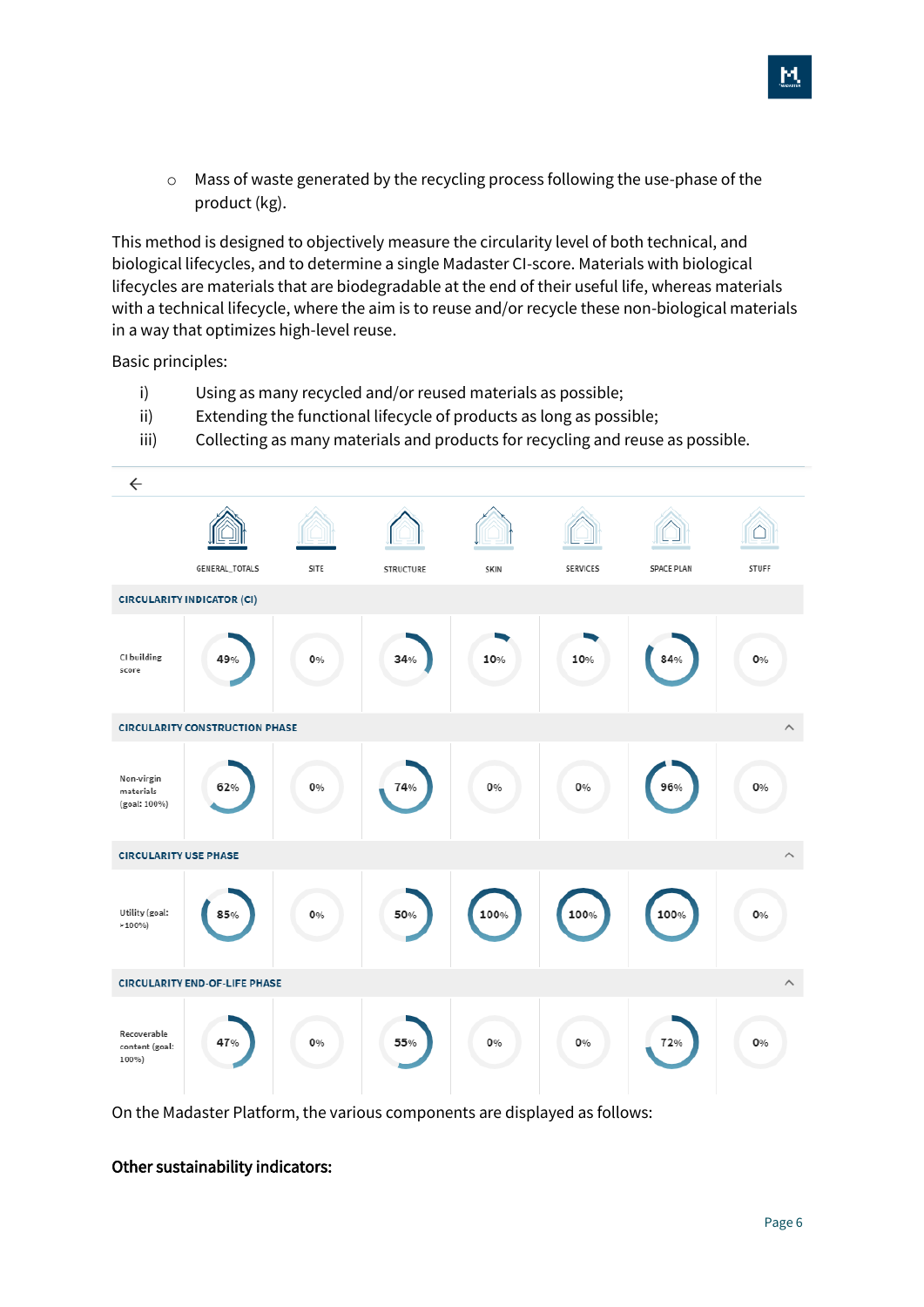Although the CI method provides an indication of the circularity level of materials, products, and buildings, a number of sustainability indicators is not included in the calculation:

- $\triangleright$  Energy: the embedded energy of the materials used, and the energy consumption during the use-phase of the building;
- $\triangleright$  Water: the water consumption during the manufacturing and construction phases and during the use-phase of the building;
- ➢ Environmental footprint: climate change, ozone depletion, acidification, human toxicity, etcetera.
- ➢ Carbon footprint
- $\triangleright$  Odour nuisance and noise pollution, other risks, etc.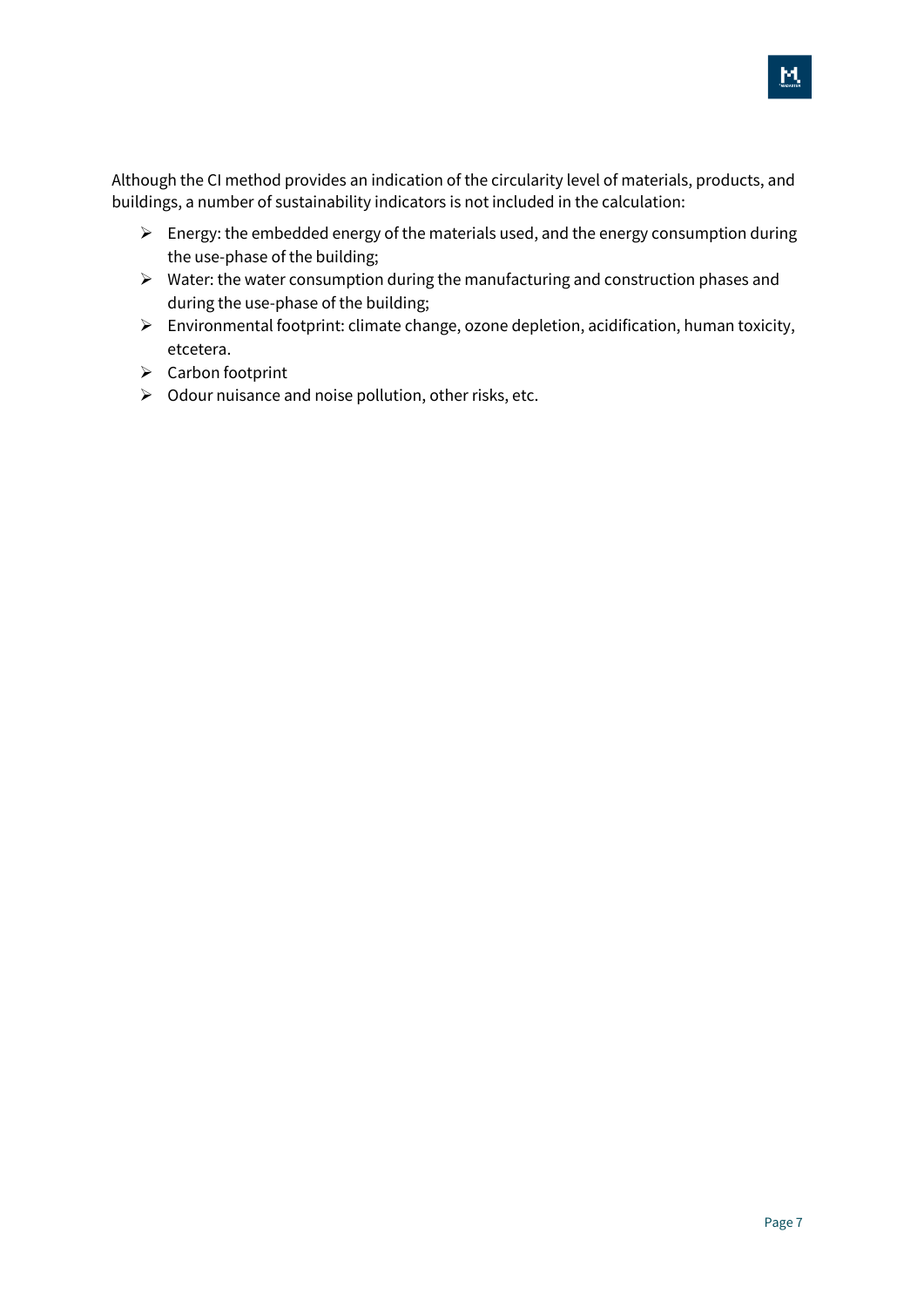## <span id="page-7-0"></span>3 Determining the Madaster CI

The Madaster CI-score is automatically generated following a number of steps:

#### Step 1:

To generate a Madaster CI-score, a Madaster Platform user must first upload relevant building data using an IFC or Excel file. IFC is an open, standard format for the exchange of BIM data (Building Information Model) between various software packages. The Excel file enables you to import limited data sets, and to add data using a standard file format. There is no limit to the number of files you can upload to the Madaster Platform.

A reliable Madaster CI-score is only feasible for buildings whose products and materials have been fully recorded. Therefore, it is essential that Madaster users make sure that the source file meets the highest possible standards, and offers a complete, virtual representation of the building.

Madaster defines the following guidelines and requirements for setting up a BIM and the subsequent export of the IFC model:

- $\triangleright$  Prevent the use of the IFC entities 'Building element proxy' and 'Building element part';
- ➢ every GUID must be unique;
- $\triangleright$  Assign a material to all elements;
- $\triangleright$  Classify all elements using the NL/SfB classification system (4 digits);
- $\triangleright$  Always add the "Base Quantities" to your export;
- $\triangleright$  Include the "Renovation Status" or "Phasing" in the export in the identically named property set; use the English name if you assigned your own title, previously: Existing / Demolish / New
- $\triangleright$  Use the "2x3" export setting of a possible Madaster export" set

See the IFC export manuals and the Madaster Quick Reference Guide for detailed information on the ILS and IFC export options for the various software packages.

#### Step 2:

After the building data has been uploaded by the user, it is automatically mapped by the platform. The automatic mapping takes place as the current IFC files do not contain circular values, such as recycled content, and potential reuse. The data is enriched by linking materials and products from an IFC file to other databases. In the Madaster system environment, users can manually add information to the data from the BIM model.

With the automatic mapping, the amount of data increases, improving the comprehensiveness and reliability of the Madaster CI-score.

#### Step 3:

Subsequently, the 'first' Madaster CI-score is calculated from the uploaded building data, in accordance with the measurement methodology described in Chapter 4. In Madaster, the user can improve the design, add data, add further details, as well as upload newer versions in order to increase the CI-score.

#### Step 4:

The circularity level can be monitored during the use-phase of the building. During the use-phase of the building, circular values can change. Also, maintenance and repair activities can be included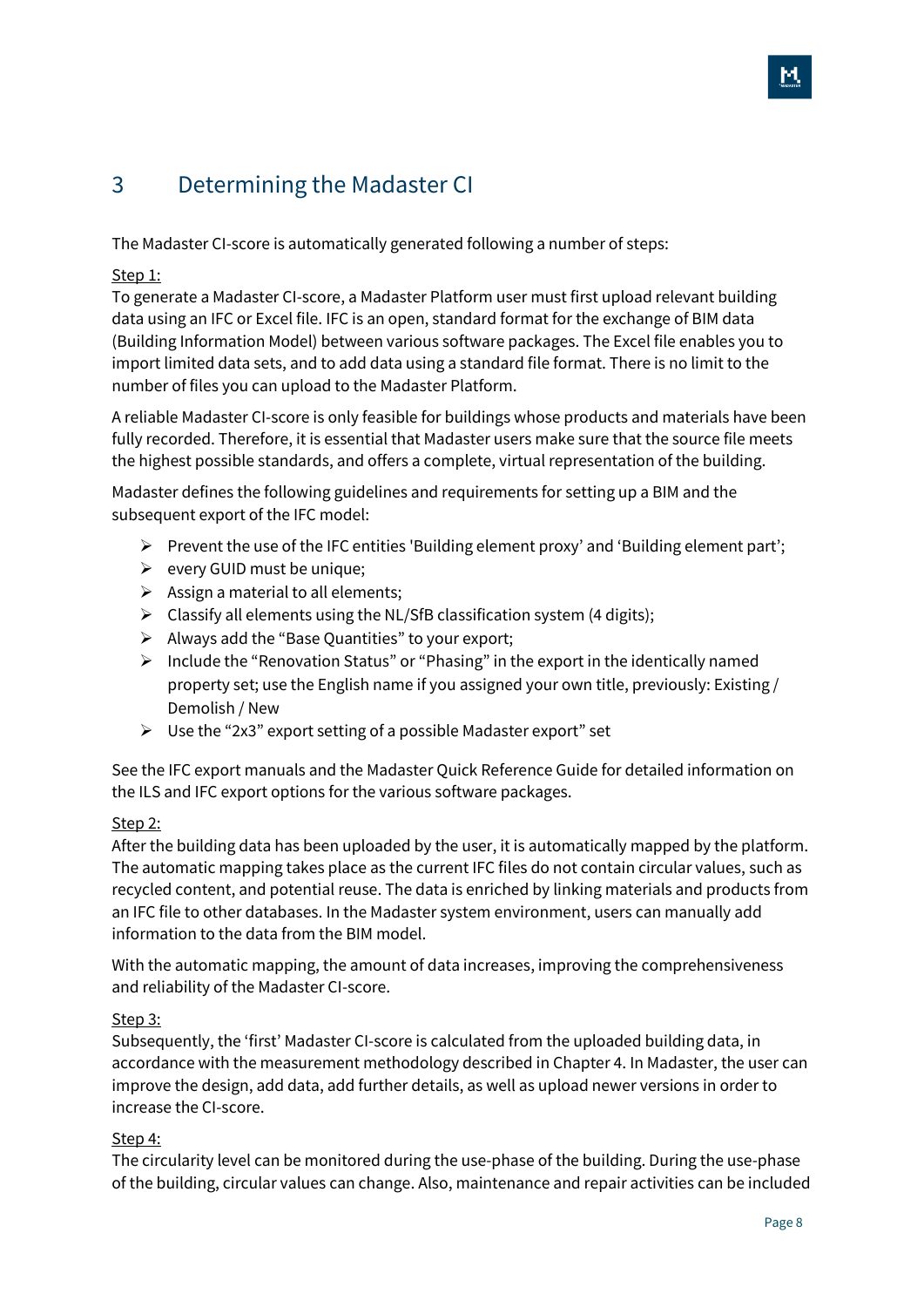in the data. This way, the score stays up-to-date and accurate. It is the user who determines when a new CI-score is calculated.



#### Note on the quality of the data:

The quality of the BIM data uploaded to Madaster is a determining factor for the usefulness of the data for the calculation of the Madaster CI-score. To realize a good CI-score, it is important that the BIM-model is sufficiently detailed and contains enough information.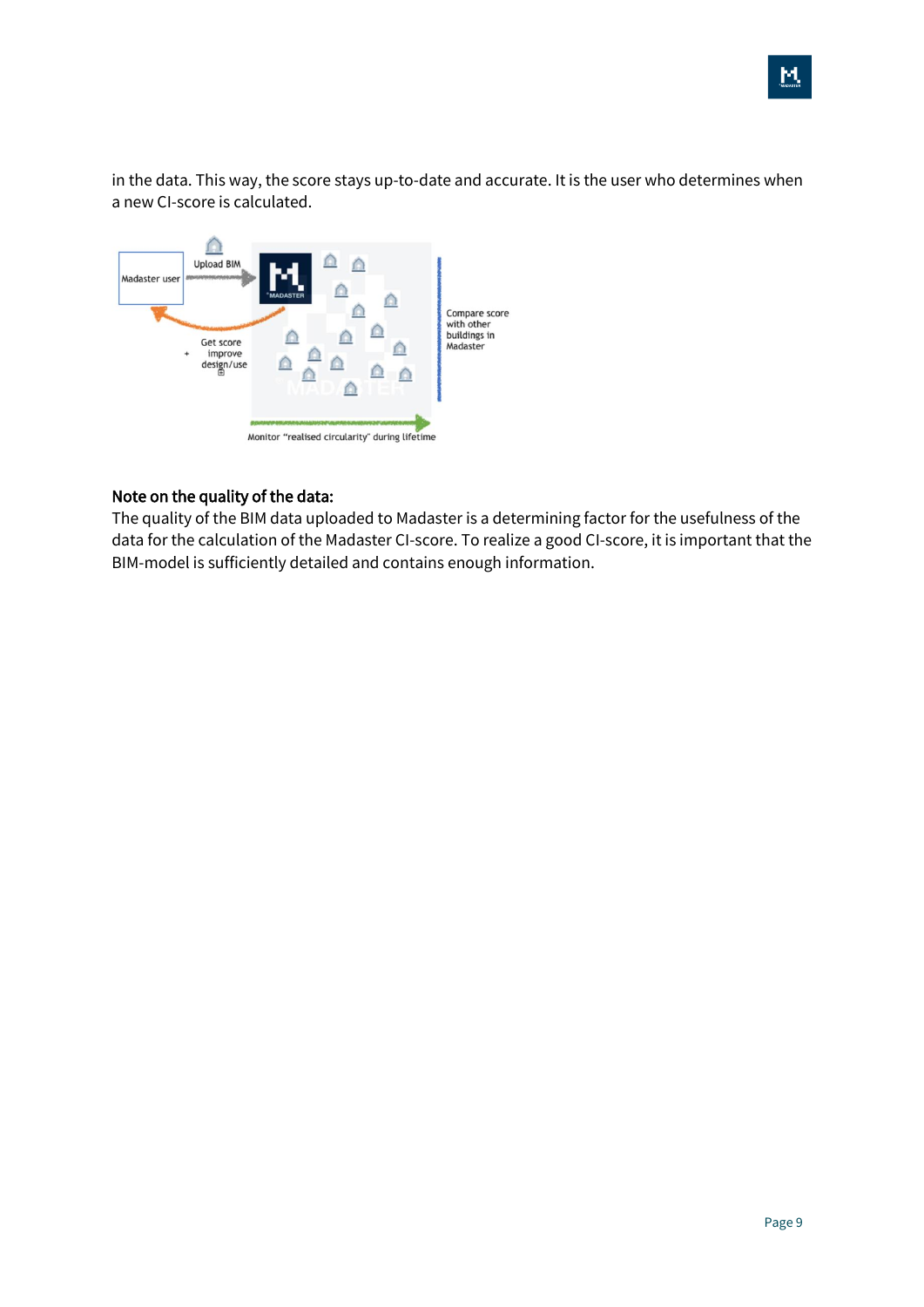## <span id="page-9-0"></span>4 Madaster CI-score Measurement Method

After extensive analysis of the available methods and tools used to measure circularity, Madaster decided to choose the 'Material Circularity Indicator' measurement method of the Ellen MacArthur Foundation (EMF) as a basis for developing the Madaster Circularity Indicator. For the remainder of this document, the EMF method is treated as a matter of course. A detailed description and additional information on the Material Circularity Indicator, which is open-source, can be found on the website of the Ellen MacArthur Foundation<sup>2</sup>. The visualisation below, in which the existing EMF model can be clearly recognised, is the result of several expert sessions.



The measurement method of the Madaster CI has three different phases: the construction phase (blue), the use phase (green), and the end-of-life phase (orange). This enables users to compare products and buildings by comparing the various components and to easily assign circularity ambitions and objectives.



The circularity objectives for each phase are:

1. Construction Phase: 100% use of non-virgin materials (recycled and/or reused) or the use of rapidly renewable materials, whereby the use of recycled materials are considered less attractive, as the recycling process generates its own waste streams.

<sup>&</sup>lt;sup>2</sup> [https://www.ellenmacarthurfoundation.org/programmes/insight/circularity-indicators.](https://www.ellenmacarthurfoundation.org/programmes/insight/circularity-indicators)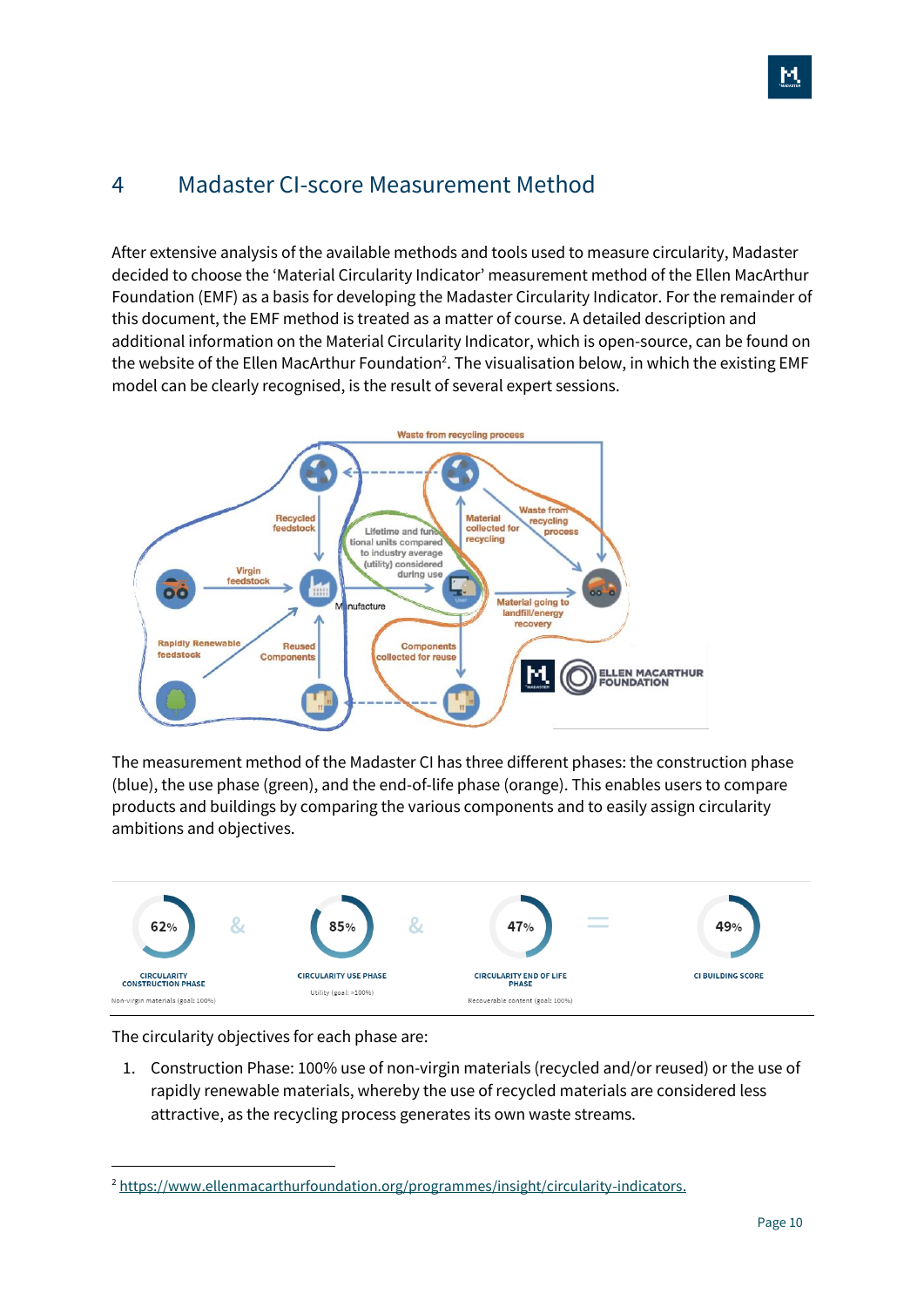- 2. Use-Phase: products with a functional lifecycle that exceeds the industry-average . Here, the ideal situation would be one of infinite reusability, with an infinite number of lifecycles.
- 3. End-of-Life Phase: Materials/products with 100% reusability, on the highest level possible. Here, the ideal situation would be one of immediate reuse.

To calculate the Madaster CI-score, the measurement method uses the weighted average. The weighted average is based on the mass of the materials and products used. Subsequently the scores are calculated, both for the different building layers (Brand, 1994)<sup>3</sup>, and for the building as a whole.



The Madaster CI measurement method consists of two levels:

- 1. Building Circularity Indicator: The CI-score of the building based on the available data;
- 2. Madaster Circularity Indicator: The Building CI-score adjusted by two correction factors. By applying these correction factors, the comprehensiveness of the dataset in the Madaster database is taken into account. A circular building and the corresponding Materials Passport can only be effective if the products and materials in the building have been properly recorded. The applied correction is based on the comprehensiveness of the model in terms of the percentage of the mass for which the materials are known, and the comprehensiveness of the model in terms of the percentage of the mass for which the NL-SfB coding is available.



<sup>&</sup>lt;sup>3</sup> Brand, S. (1994). How Buildings Learn; What happens after they're built. Penguin Publishing Group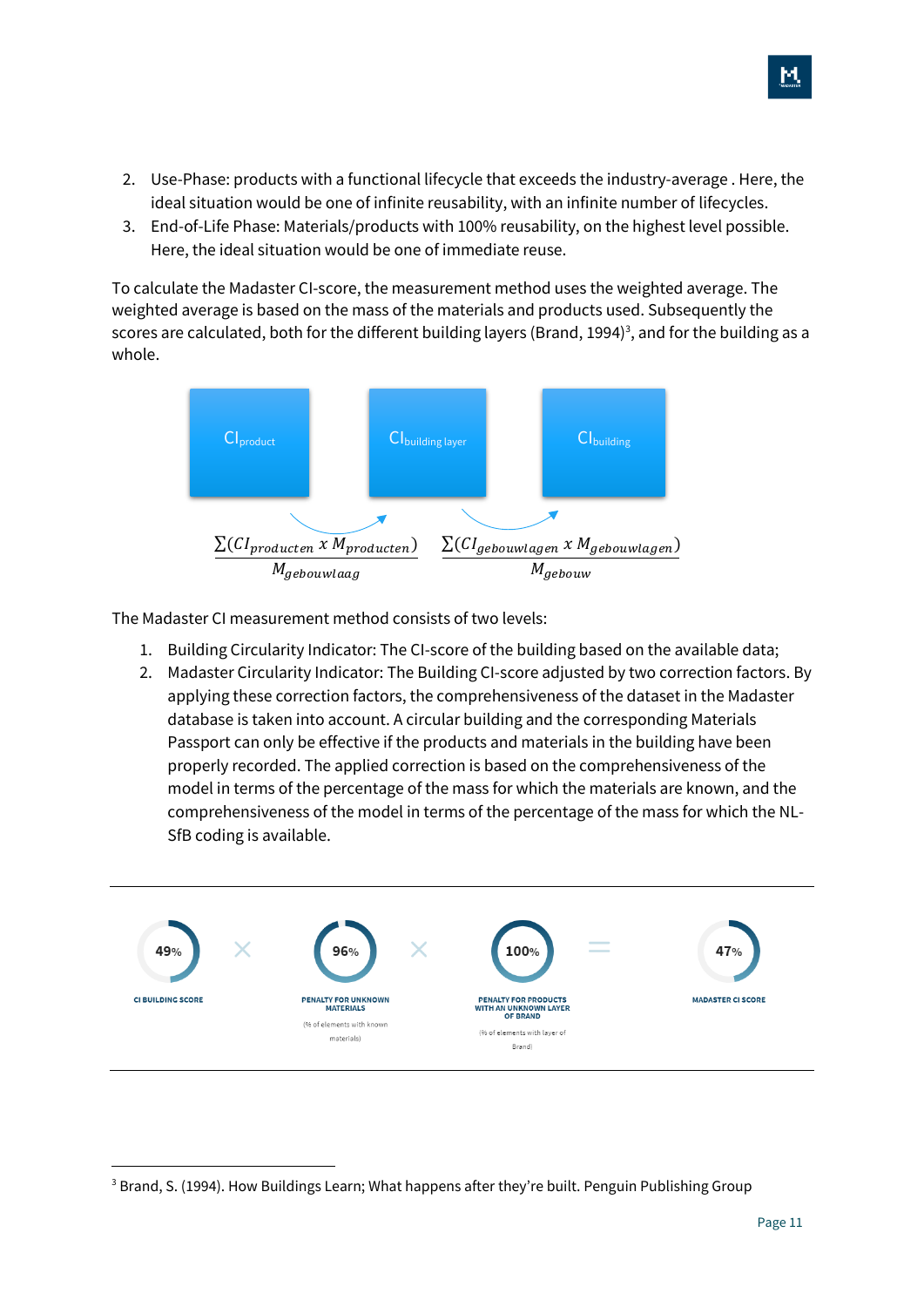## <span id="page-11-0"></span>5 Calculating the Building CI-score

This chapter contains additional information on the circularity indicators for the Construction Phase (Section 1), the Use-Phase (Section 2), and the End-of-Life Phase (Section 3). Subsequently, the calculation of the Building CI-Score is explained (Section 4), using EMF's Material Circularity Indicator as a basis.

## <span id="page-11-1"></span>5.1 Construction Phase Circularity Indicator

To calculate the Circularity Indicator for the construction phase, the user must be able to provide insight into the materials a product or building has been constructed from (see Chapter 6). This can be done using data from the existing Madaster database or by manually entering the required data on material and product level. At this point, a distinction is made between the percentage of virgin and non-virgin materials. For reused materials, the Madaster CI-score distinguishes between recycled, reused, and rapidly renewable materials.

The formula for the Construction Phase Circularity Indicator is:

#### $CI_{Constructie} = F_R + F_{RR} + F_U$

- $F_R$  Fraction of recycled materials (as a % of the product mass);
- $F_{RR}$  Fraction of rapidly renewable materials (as a % of the product mass);
- $F_U$  Fraction of reused products and/or components (as a % of the product mass).

For the Building CI-score (Section 4) the following data and ratios from the construction phase is taken into account:

- $\triangleright$  The product mass (M) (kg);
- $\triangleright$  The efficiency of the recycling process preceding the construction phase\* (E<sub>F</sub>) (%);
- $\triangleright$  The mass of waste generated during the recycling process (W<sub>F</sub>) (kg).

\* This applies to the recycling process preceding the production of the product. E.g., it is possible that it takes two discarded floor tiles to manufacture one new floor tile that completely consists of recycled materials (a 50% efficiency).

#### Display on the Madaster Platform:

| $\checkmark$<br><b>CIRCULARITY CONSTRUCTION PHASE</b>                   |         |                             |         |                             |                             |          |            |  |
|-------------------------------------------------------------------------|---------|-----------------------------|---------|-----------------------------|-----------------------------|----------|------------|--|
| Non-virgin materials<br>(goal: 100%)                                    | 62%     | 0%                          | 74%     | 0%                          | 0%                          | 96%      | 0%         |  |
| Mass of product (t)                                                     | 3.56 kt | $\mathbb O$                 | 1.04 kt | 1.01 kt                     | 4.44t                       | 1.51 kt  | $\circ$    |  |
| Applied recycled<br>materials (% of mass)                               | 62%     | 0%                          | 74%     | 0%                          | 0%                          | 96%      | 0%         |  |
| Applied rapidly<br>renewable material (%<br>of mass)                    | 0%      | $0\%$                       | $0\%$   | $0\%$                       | $0\%$                       | 0%       | 0%         |  |
| Applied reused<br>components (% of<br>mass)                             | 0%      | $0\%$                       | $0\%$   | $0\%$                       | $0\%$                       | 0%       | 0%         |  |
| <b>Efficiency of recycling</b><br>process for<br>construction phase (%) | 75%     | 0%                          | 75%     | 75%                         | 75%                         | 75%      | 0%         |  |
| Mass of waste<br>generated during<br>recycling process (t)              | 739.64t | $_{\tiny{\textregistered}}$ | 254.86t | $_{\tiny{\textregistered}}$ | $_{\tiny{\textregistered}}$ | 484.79 t | $_{\rm 0}$ |  |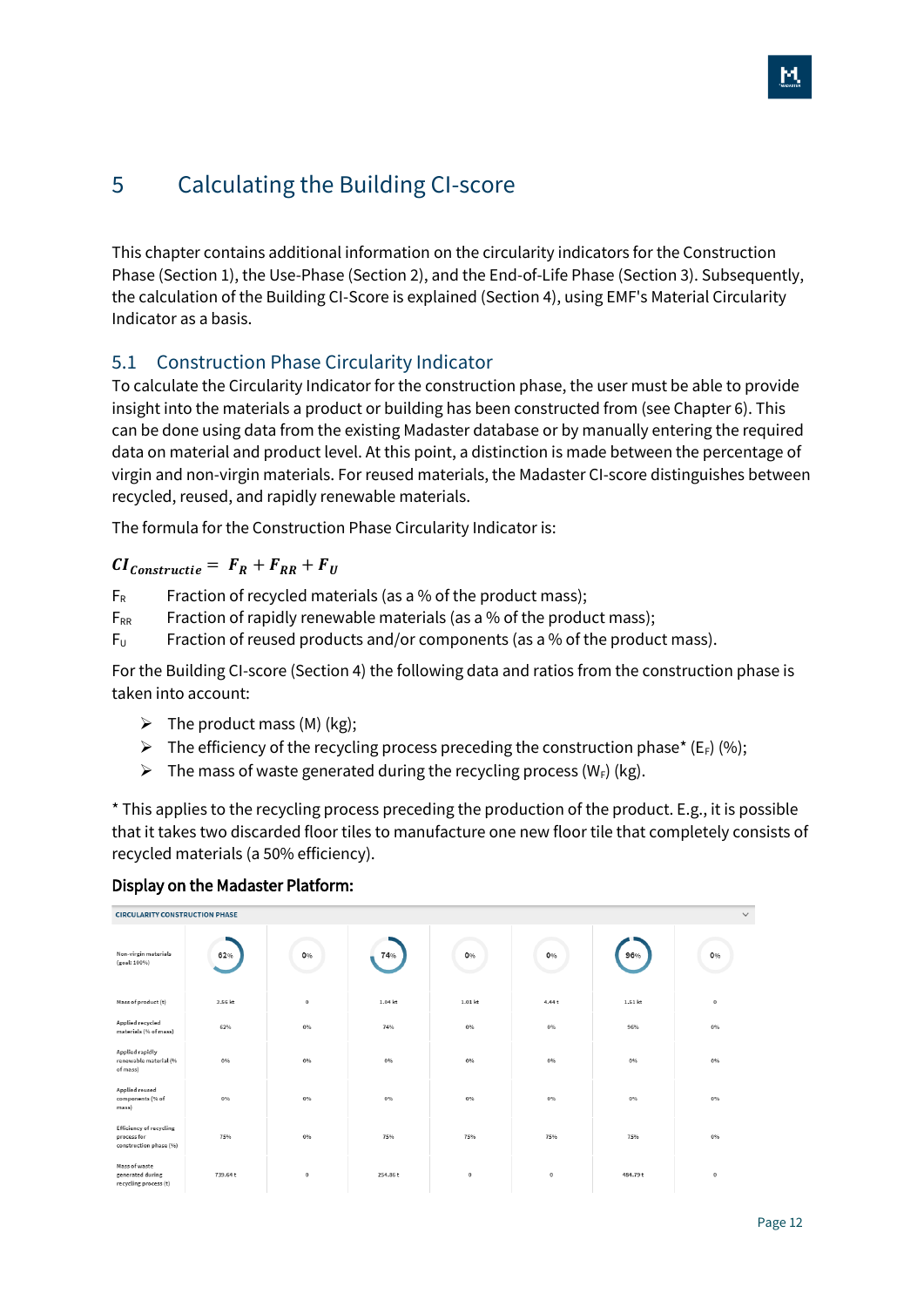<span id="page-12-0"></span>To generate the Use-Phase Circularity Indicator, the user must be able to provide insight into the potential functional lifecycle of a product, including its potential reuse (See Chapter 6). Should the potential functional lifecycle be unknown, then the lifecycle of the relevant building layer is used, instead. Subsequently, the potential functional lifecycle is compared to the industry-average lifecycle in accordance with Stewart Brand's 'Building Layers' theory<sup>4</sup>.



The formula for the Use-Phase Circularity Indicator is:

$$
CI_{Gebruik} = \frac{L}{L_{av}}
$$

Display from the Madaster Platform:

L Potential functional lifecycle of a product, in years;

 $L_{av}$  Industry-average lifecycle of a building layer, in years.

#### **CIRCULARITY USE PHASE** 1009 100% 1009 Utility (goal: >100%) 850 0% 50% 0% Actual average<br>lifetime of material:  $\frac{15}{15}$  $50$ 10 (years) Actual industry average lifetime of<br>materials (years)  $50$ **cor**  $100$  $20$  $15$  $10$

Please note: The total score cannot be generated by simply dividing 49 by 50. The actual score of 53% is determined by calculating the weighted average of all products from the various system layers. Se[e Chapter 4](#page-9-0) for more information.

### <span id="page-12-1"></span>5.3 End-of-Life Phase Circularity Indicator

To generate the End-of-Life Phase Circularity Indicator, the user must be able to provide insight into the potential reuse scenario for each material and/or product (see Chapter 5). The calculation distinguishes material reuse (recycling), component and/or product reuse (reuse) and waste

<sup>4</sup> Brand, S. (1994). How Buildings Learn; What happens after they're built. Penguin Publishing Group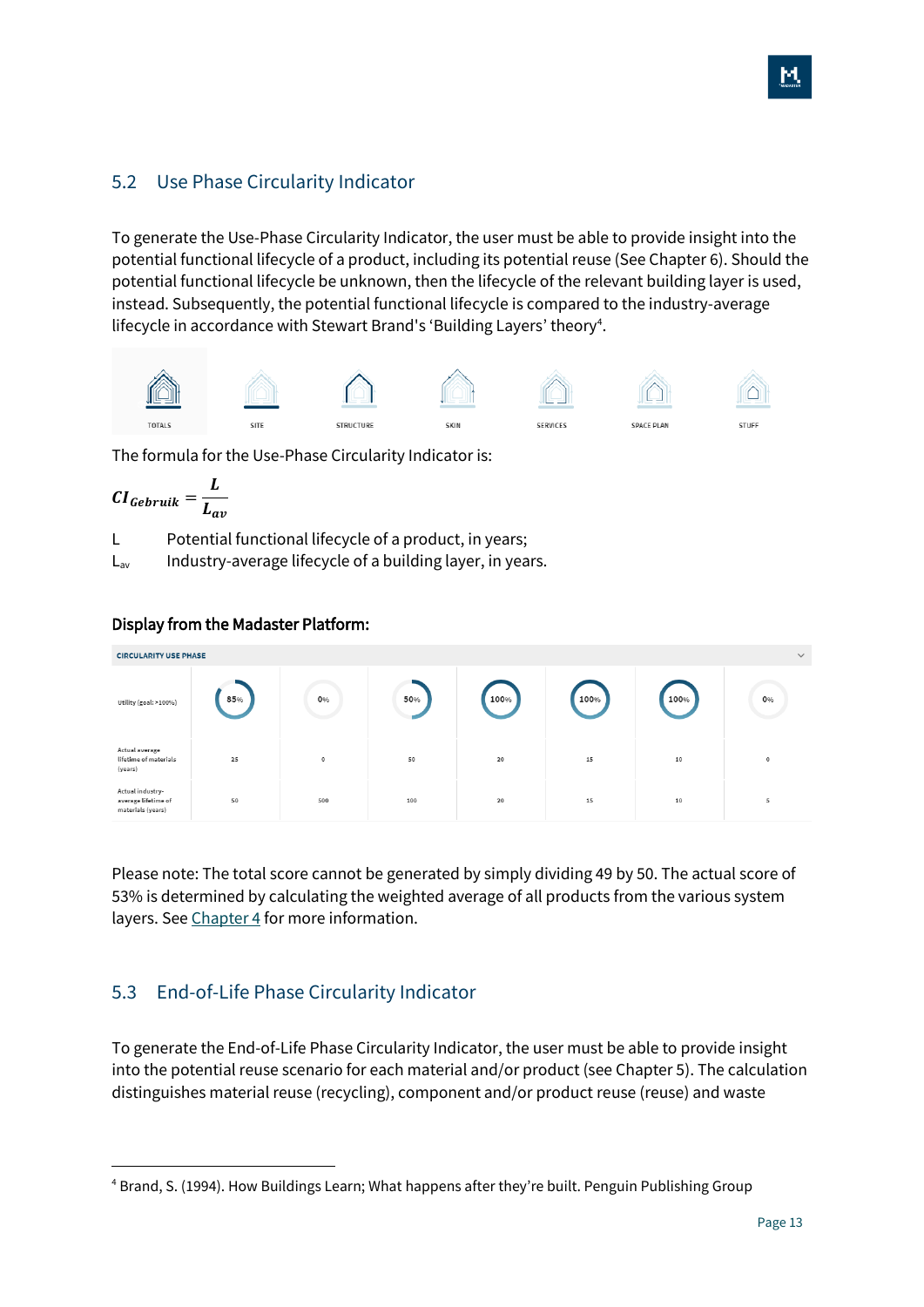disposal (landfill sites + incineration). The efficiency of the recycling process, i.e., the additional waste generated by this process is also taken into account.

The formula for the End-of-Life Phase Circularity Indicator is:

 $CI_{End-of-Life} = C_R \cdot E_C + C_U$ 

- $C_R$  Fraction of materials that can be potentially recycled at the end of its useful life (as a % of the product mass);
- $E_c$  Efficiency of the recycling process in the end-of-life phase  $(%)$ ;
- $C_R$  Fraction of components and/or products that can be potentially reused at the end of its useful life (as a % of the product mass);

The fraction of components and/or products to be entered must fulfil several conditions (Design for Disassembly). These conditions must be met, because the reuse of components and/or products is only possible when these can be successfully extracted from a building. The conditions to be fulfilled at product level, which can be found on the 'Administration' tab, are:

- 1. The assembly points are easily accessible, and the product can be easily removed without damaging other parts of the building (yes/no).
- 2. The product can be easily disassembled using standard tools without damaging the object or objects to which the product is attached.
- 3. The assembly points and assembly methods used to install the product are standardized and prefabricated.

| <b>CIRCULARITY END-OF-LIFE PHASE</b><br>$\checkmark$                                   |         |              |          |          |          |          |            |  |
|----------------------------------------------------------------------------------------|---------|--------------|----------|----------|----------|----------|------------|--|
| Recoverable content<br>(goal: 100%)                                                    | 47%     | 0%           | 55%      | 0%       | 0%       | 72%      | 0%         |  |
| Materials for recycling<br>which are going to be<br>collected (% of mass)              | 62%     | 0%           | 74%      | 0%       | 0%       | 96%      | 0%         |  |
| Components for reuse<br>which are going to be<br>collected (% of mass)                 | 0%      | $0\%$        | $0\%$    | $0\%$    | 0%       | 0%       | 0%         |  |
| Mass of potential<br>landfill & energy<br>incineration (t)                             | 1.34 kt | $\bf{0}$     | 275.08 t | 1.01 kt  | 4.44 t   | 53.41t   | $_{\rm 0}$ |  |
| <b>Efficiency of recycling</b><br>process for end of life<br>phase (%)                 | 75%     | 0%           | 75%      | 75%      | 75%      | 75%      | 0%         |  |
| Mass of potential<br>landfill & energy<br>incineration of the<br>recycling process (t) | 554.8t  | $\mathbf{0}$ | 191.14t  | 65.62 kg | $\theta$ | 363.59 t | $\,0\,$    |  |

#### Display from the Madaster Platform

Please note: The total score of 13% cannot be generated from the displayed values, since this score is determined by calculating the weighted average of all products from the various system layers. Se[e Chapter 4](#page-9-0) for more information.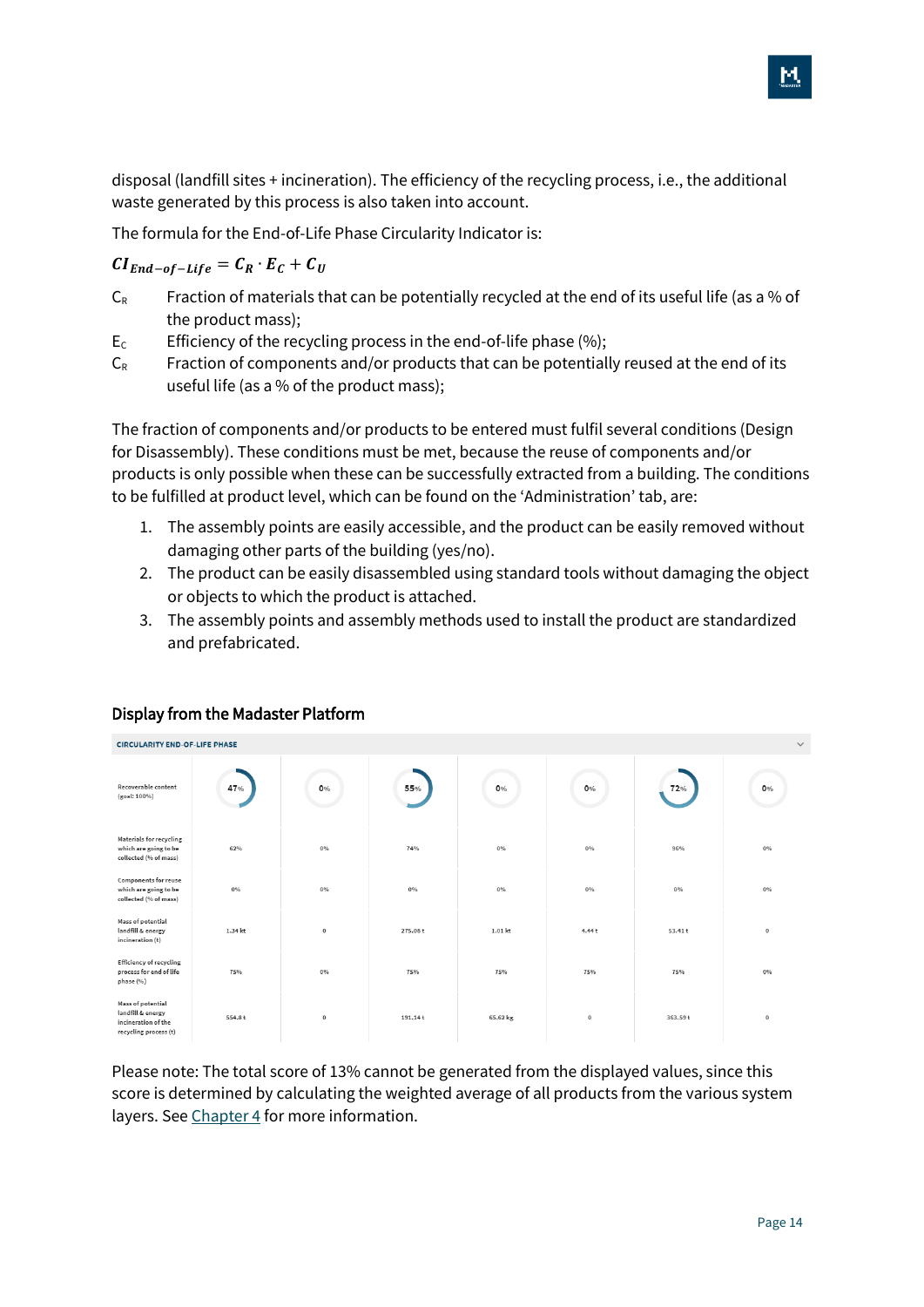#### <span id="page-14-0"></span>5.4 Building Circularity Indicator

#### <span id="page-14-1"></span>5.4.1 Circularity Indicator

The Circularity Indicator is calculated taking into account the material flows and the utility factor.

To calculate the Circularity Indicator (CI), the following formula is used:

 $CI = 1 - LFI \cdot F(X)$ 

#### <span id="page-14-2"></span>5.4.2 Linear Flow Index (LFI)

The Linear Flow Index (LFI) is used to calculate the linear part of the material flow, starting with 100% of virgin materials, with 100% ending up in an incinerator or on landfill. The LFI has a range from 0 (completely circular) to 1 (completely linear).

The formula for the LFI is as follows:

$$
LFI = \frac{V + W}{2M + \frac{W_F - W_C}{2}}
$$

It consists of the following sub-formulas:

$$
V = M \left(1 - F_R - F_{RR} - F_u\right)
$$

- M Product mass (kg)
- V Mass of virgin material used in manufacturing a product (kg)
- $F_R$  Fraction of recycled materials (as a % of the product mass);
- $F_{RR}$  Fraction of rapidly renewable materials (as a % of the product mass);
- $F_U$  Fraction of reused products and/or components (as a % of the product mass);

$$
W=W_0+\frac{W_F+W_C}{2}
$$

- W Mass of waste (kg)
- Wo Mass of waste (kg) that ends up on landfill or incinerators after the useful life of a product.
- Wf Mass of waste (kg) generated by the recycling process that provides the materials used to manufacture a product.
- Wc Mass of waste (kg) generated by the recycling process after the useful life of the product.

 $W_0 = M(1 - C_R - C_U)$ 

Cr Fraction of materials with a waste recycling scenario (as a % of the product mass);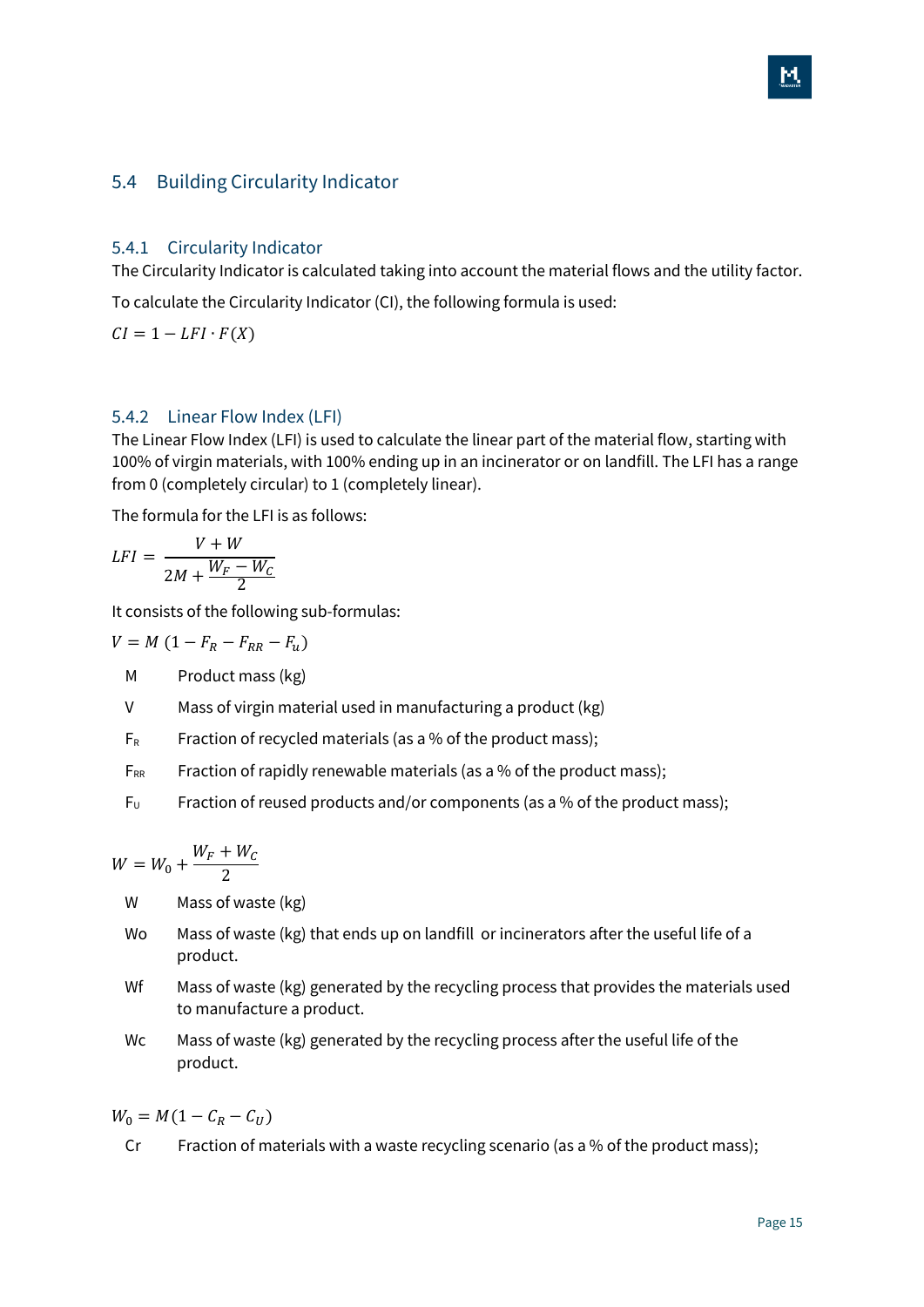Cu Fraction of materials with a waste reuse scenario (as a % of the product mass);

$$
W_F = M \frac{(1 - E_F)F_R}{E_F}
$$

Ef Efficiency of the recycling process (%) supplying the materials to manufacture a product. The default value of 75% can be changed manually, since the required data is not available.

#### $W_C = M (1 - E_C) \cdot C_R$

Ec Efficiency of the recycling process (%) for a product with a waste recycling scenario. The default value of 75% can be changed manually, since the required data is not available.

#### <span id="page-15-0"></span>5.4.3 Utility Factor - F(X)

The F(X) utility Factor calculates the impact of the length of the useful life of a product. This impact decreases by improvements in the design, repairs, upgrades, and preventive maintenance.

The formula for the utility factor<sup>5</sup> is:

$$
F(X) = \frac{0.9}{X} \quad \text{&} \quad X = \frac{L}{L_{av}}
$$

0,9 Utility constant<sup>6</sup>;

- L Potential functional lifecycle of the product (years);
- $L_{av}$  Industry-average functional lifecycle of the product (years).

<sup>5</sup> Please note that the Madaster CI-score methodology does not take into account the EMF U/UAV component.

<sup>6</sup>The utility constant ensures that fully linear products, with a potential functional lifecycle equal to the industry-average lifecycle, receive a score of 0.1 – 1. Products that are fully linear, with a lower potential functional lifecycle than the industry-average lifecycle, receive a score < 0.1( [https://www.ellenmacarthurfoundation.org/programmes/insight/circularity-indicators.](https://www.ellenmacarthurfoundation.org/programmes/insight/circularity-indicators))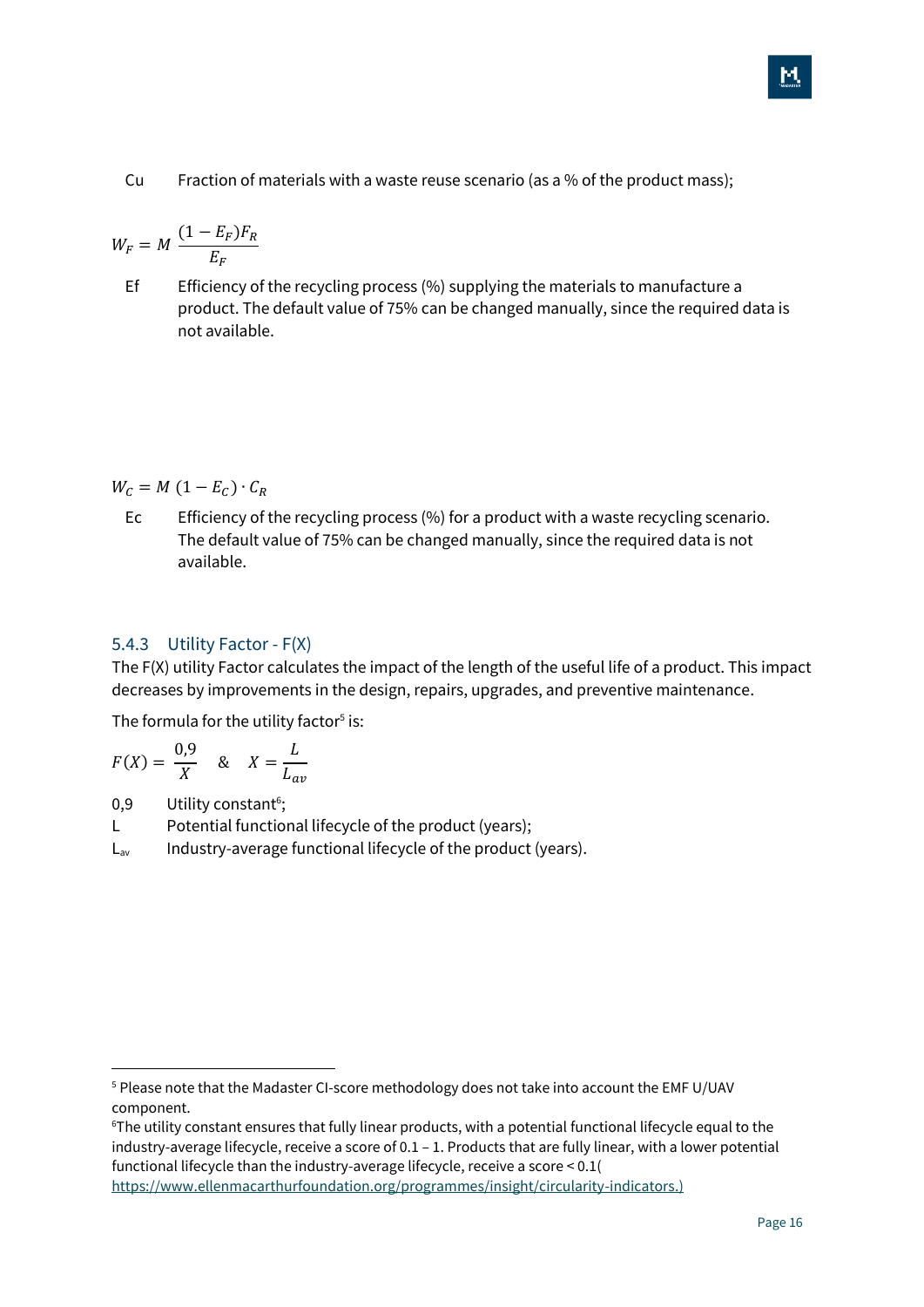## <span id="page-16-0"></span>6 Madaster Database for Materials & Products

To enrich IFC files and to record the required circularity data, the Madaster database can be used for both materials, and products. This database, which already contains data on well-known materials and products, can be extended with new materials and products. The databases available for enrichment can be found under the tab databases

| GENERAL                    | DOSSIER<br>ADD MATERIAL <sup>(+)</sup> | USERS<br>ADD PRODUCT <sup>4</sup> | <b>MATERIALS &amp; PRODUCTS</b><br>FOLDER TYPES<br>COPY SELECTED <b>[</b> |                              |          |          |         |              |
|----------------------------|----------------------------------------|-----------------------------------|---------------------------------------------------------------------------|------------------------------|----------|----------|---------|--------------|
| Search                     |                                        | Q                                 | Name                                                                      | Product code (EAN or GTIN, ) | Type     | Supplier |         |              |
|                            |                                        |                                   | Aanrijdbeveiliging vangrail (rondom gebouw) 4000 x 310 x 710 mm (lxbxh)   |                              | Length   |          | $\odot$ | $\checkmark$ |
| <b>FILTER ON</b><br>Source |                                        | $\sim$                            | Absorbent glass, reflective glass                                         |                              | Material |          | $\odot$ | $\checkmark$ |
|                            | Madaster Services B.V. 0               |                                   | Accoya wood                                                               |                              | Material |          | $\odot$ | $\checkmark$ |
|                            | <b>NMD</b>                             | $\mathbf{0}$                      | Acrylic                                                                   |                              | Material |          | $\odot$ | $\checkmark$ |
|                            | Madaster                               | 237                               | Adhesive                                                                  |                              | Material |          | $\odot$ | $\checkmark$ |
|                            | Archicad                               | $^{\circ}$                        | Adhesive                                                                  |                              | Material |          | $\odot$ | $\checkmark$ |
|                            | Revit                                  | $\circ$                           | Aerated concrete                                                          |                              | Material |          | $\odot$ | $\checkmark$ |
| Supplier                   |                                        | $\hat{\phantom{a}}$               | Air                                                                       |                              | Material |          | $\odot$ | $\checkmark$ |
|                            | BlockMaterials                         | $^{\circ}$                        | Aluminum                                                                  |                              | Material |          | $\odot$ | $\checkmark$ |
|                            | Wavin                                  | $\circ$                           | Anhydrite                                                                 |                              | Material |          | $\odot$ | $\checkmark$ |
|                            | XX                                     | $^{\circ}$                        |                                                                           |                              |          |          |         |              |

#### **MADASTER SERVICES B.V.**

#### Which materials and products are displayed here?

This page provides an overview of all materials and products in the Madaster database and aother globally available databases for your country and the platform as well as all databases added under your account. In the filter column ('Source') you can see the database the product is registered in. The Madaster database can be viewed by every user. You cannot modify this data. It depends on a user's privileges, whether or not they can edit the materials and products they added to the database themselves.

#### How can you change the circularity data of materials?

- 1. Click the 'Edit' button for the material or product you would like to change.
- 2. Edit the data you would like to change (e.g. recycled content, reuse scenario, disassembly).
- 3. Click the 'Save material' or 'Save product' button.

#### How can you add new materials or products?

You can add a new material or product for a source file from the 'Enrichment' tab. To open the 'Enrichment' tab, you click the 'View status' button (which is displayed next to a source file on the 'Dossiers' tab) or, if you are an account administrator, you can use the 'Administration' menu.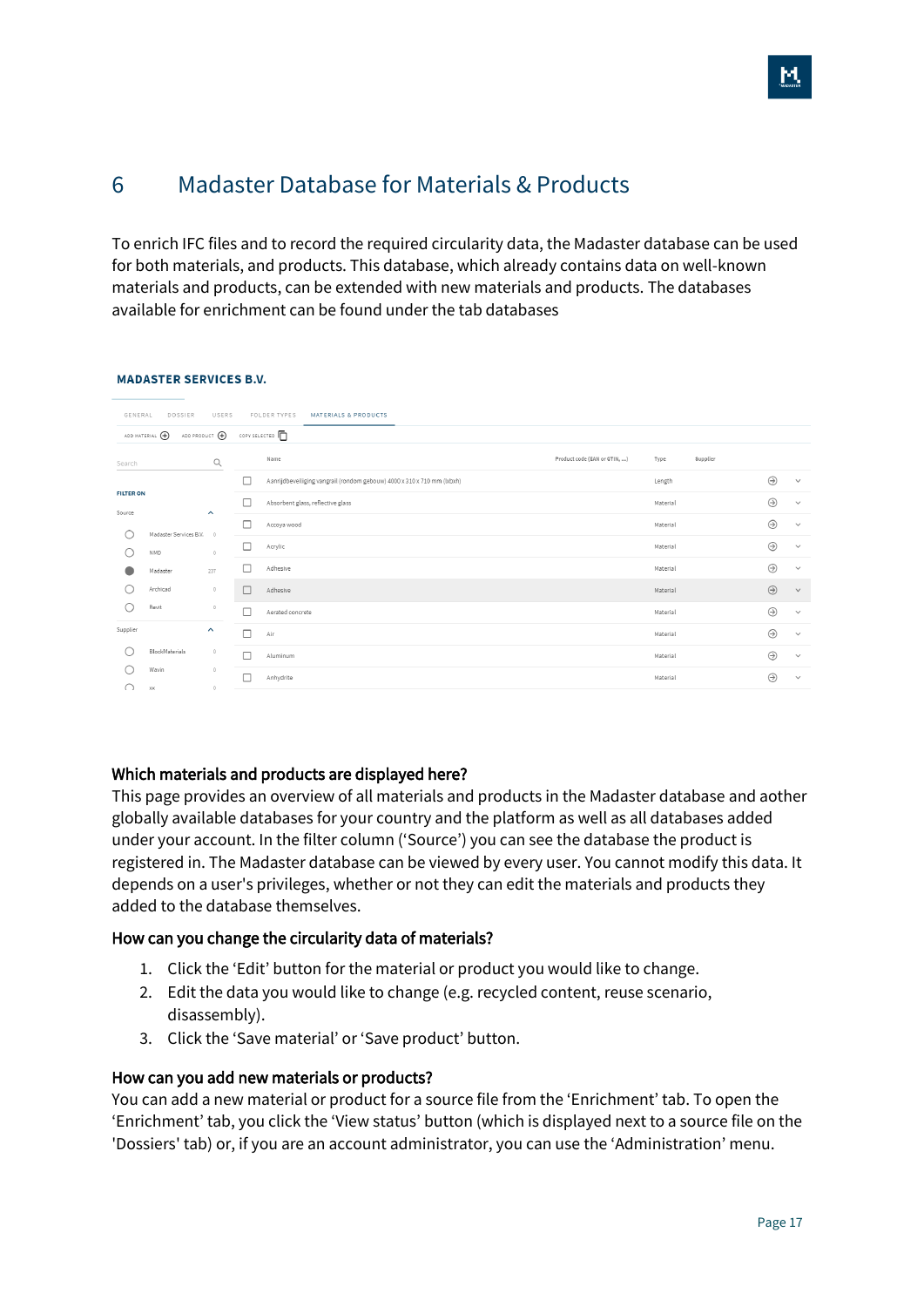After you have added a new material or product, you can use this menu to display the material or product, and enter the available fields.

- 1. You can create a product in one of your account databases by clicking the 'Add material' or 'Add product' button. You can find the products and materials you added on the 'Materials' and 'Products' tabs of your account. There, you can subsequently add details for the material or product you just entered.
- 2. To enter additional data, you can click the 'Edit' button (behind the material or product you have just created), and add data on the available tabs, such as materials or circularity data, or search criteria.